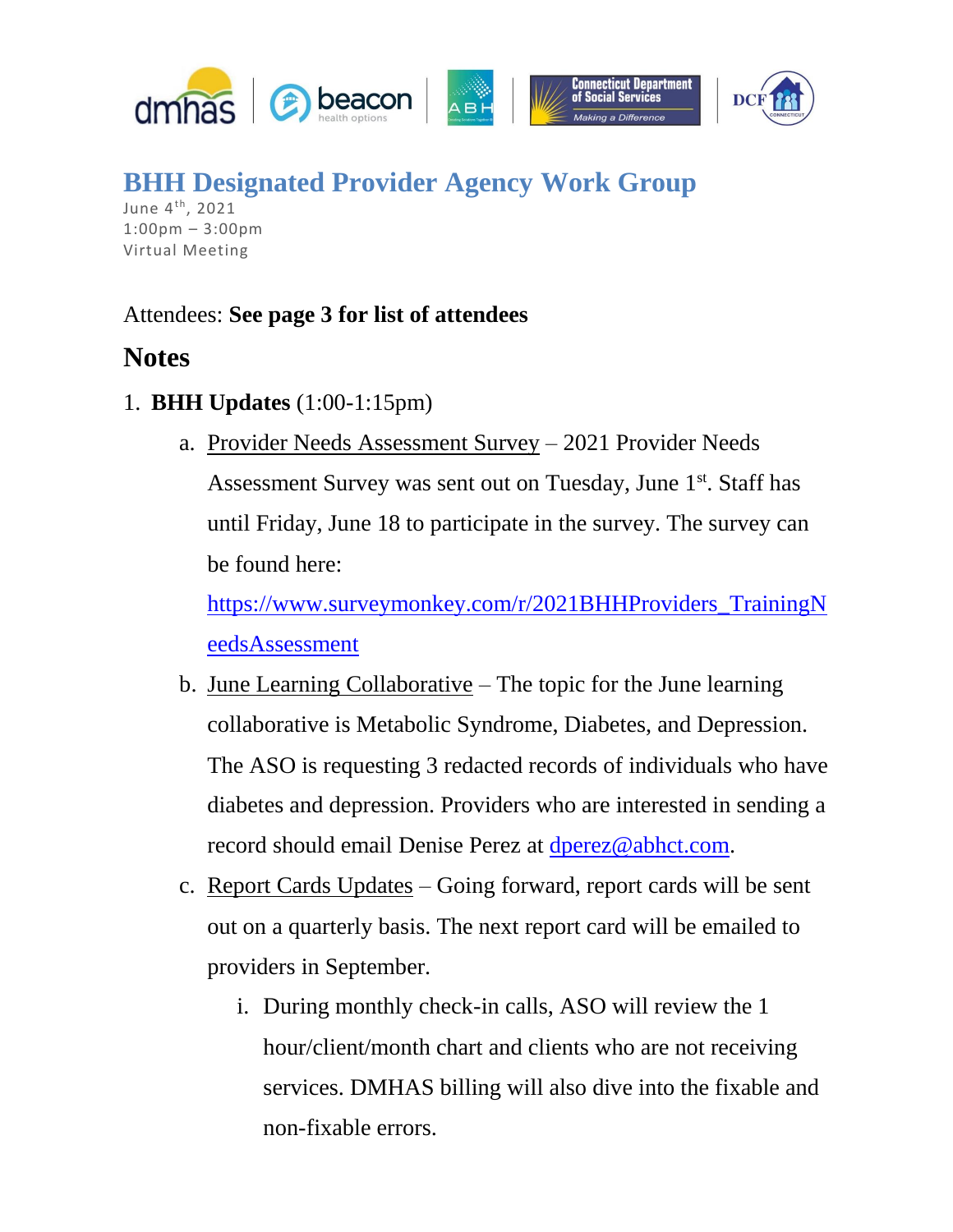- 2. **BHH Overview and Services/Codes Refresher** (1:15-2:15pm) Presenters: Kathy Willis & Denise Perez
	- a. Kathy and Denise provided a high-level overview of BHH that included the importance of integration and details for the CT BHH model.
	- b. The team then used case examples to walk through the different types of BHH services. This section included the definitions for the 6 core BHH services and example encounter notes.
	- c. For more information, please review the BHH Refresher PPT. It will also be added to the BHH website in July.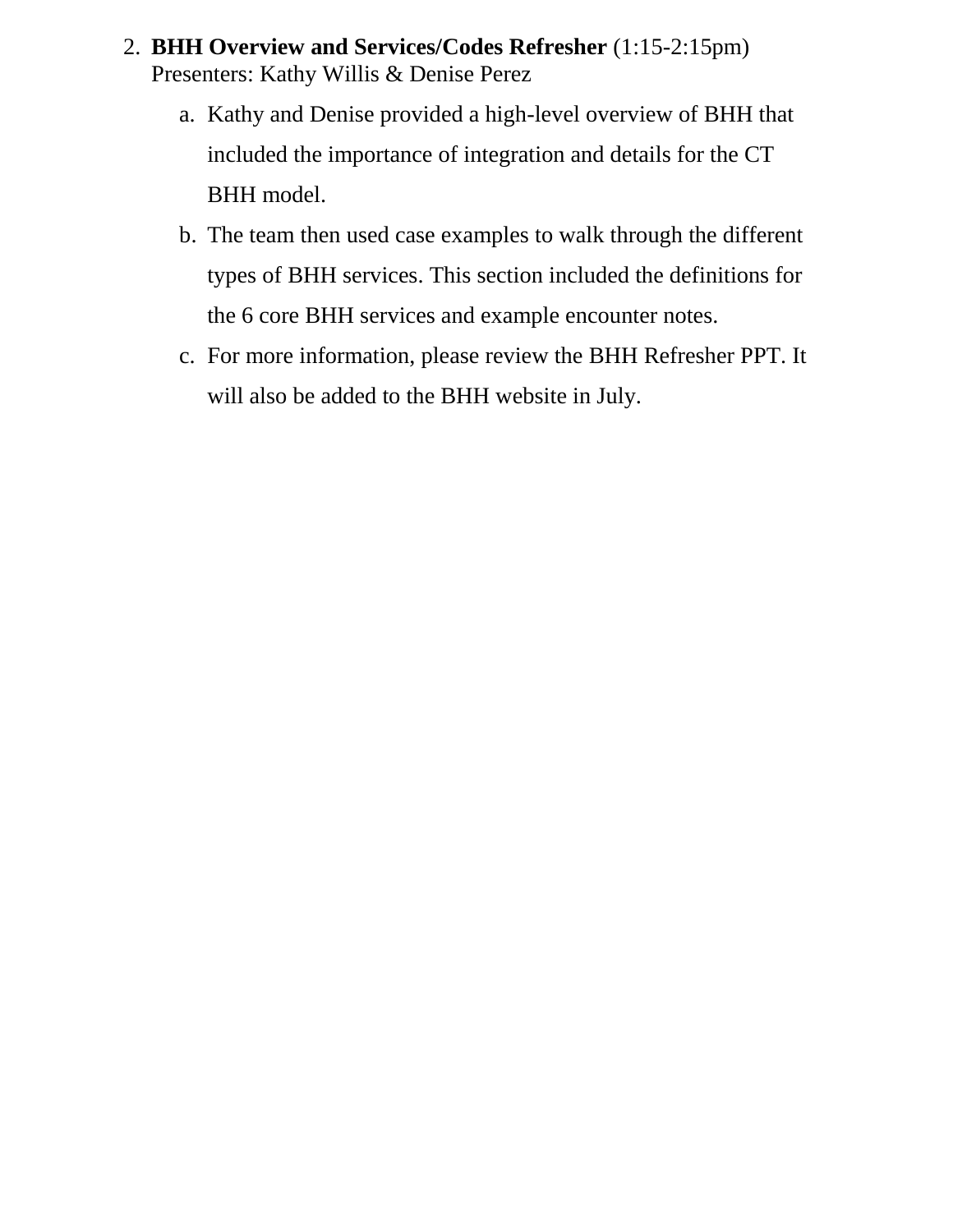## **Participant List**

| <b>Name</b> |                            | <b>Agency</b>  | <b>Total Duration (Minutes)</b> |     |
|-------------|----------------------------|----------------|---------------------------------|-----|
|             | 1. Denise Perez            | <b>ABH</b>     |                                 | 115 |
| 2.          | <b>Ginny Murdoch</b>       | <b>ABH</b>     |                                 | 107 |
| 3.          | Paul Zakarian              | <b>ABH</b>     |                                 | 77  |
| 4.          | Jennifer Gagnon            | Beacon         |                                 | 103 |
| 5.          | <b>Nancy Patrick</b>       | <b>Bhcare</b>  |                                 | 63  |
| 6.          | Natashia Plaza             | <b>Bhcare</b>  |                                 | 102 |
| 7.          | Anthony Lawson             | <b>BHcare</b>  |                                 | 102 |
| 8.          | <b>Wiley Rutledge</b>      | <b>BHcare</b>  |                                 | 101 |
| 9.          | Debbie Psanis              | <b>BHcare</b>  |                                 | 101 |
|             | 10. Maria Carusone         | <b>BHcare</b>  |                                 | 100 |
|             | 11. Howard Tilove          | <b>Bridges</b> |                                 | 115 |
|             | 12. Trish Kramer           | <b>Bridges</b> |                                 | 110 |
|             | 13. Matias Cordal          | <b>Bridges</b> |                                 | 104 |
|             | 14. Patricia Bennett       | <b>Bridges</b> |                                 | 101 |
|             | 15. Jaya Daptardar         | <b>Bridges</b> |                                 | 50  |
|             | 16. Patience Claver-Obinna | <b>Bridges</b> |                                 | 103 |
|             | 17. Moneeva Jarvis         | <b>Bridges</b> |                                 | 101 |
|             | 18. Antoinette Masucci     | <b>Bridges</b> |                                 | 25  |
|             | 19. Jason Boucher          | <b>CHR</b>     |                                 | 110 |
|             | 20. Pattrah Miller         | <b>CHR</b>     |                                 | 75  |
|             | 21. Christopher Porcher    | <b>CMHA</b>    |                                 | 92  |
|             | 22. Meliza Skutulas        | <b>CMHA</b>    |                                 | 92  |
|             | 23. Velvet Yusko           | <b>CMHC</b>    |                                 | 107 |
|             | 24. Cheryl Entwisle        | <b>CMHC</b>    |                                 | 106 |
|             | 25. Susan Swonson-Liso     | <b>CMHC</b>    |                                 | 80  |
|             | 26. Karolina Dudzik        | <b>CMHC</b>    |                                 | 102 |
|             | 27. Molly Malone           | <b>CMHC</b>    |                                 | 101 |
|             | 28. Karsten Olsen          | <b>CMHC</b>    |                                 | 21  |
|             | 29. Ellen Severn           | <b>CRMHC</b>   |                                 | 109 |
|             | 30. Sylvia Malcomb         | <b>CRMHC</b>   |                                 | 104 |
|             | 31. Claude Fields          | <b>CRMHC</b>   |                                 | 104 |
|             | 32. Sterling Gatewood      | <b>CRMHC</b>   |                                 | 102 |
|             | 33. Annette Sanabria       | <b>CRMHC</b>   |                                 | 87  |
|             | 34. Charlene Snipes-Walker | <b>CRMHC</b>   |                                 | 27  |
|             | 35. Mary Germano           | <b>CRMHC</b>   |                                 | 84  |
|             | 36. Katharine Willis       | <b>DMHAS</b>   |                                 | 110 |
|             | 37. Lauren Staiger         | <b>DMHAS</b>   |                                 | 106 |
|             | 38. Carleen Zambetti       | <b>DMHAS</b>   |                                 | 106 |
|             | 39. Ryan Grealis           | <b>DMHAS</b>   |                                 | 103 |
|             | 40. Elizabeth DeConto      | Rushford       |                                 | 108 |
|             | 41. Kimberly Whipple       | Rushford       |                                 | 104 |
|             | 42. Nicholina Galinsky     | <b>RVS</b>     |                                 | 107 |
|             | 43. Sara Barber            | <b>SMHA</b>    |                                 | 106 |
|             | 44. Jesus Silva            | <b>SMHA</b>    |                                 | 106 |